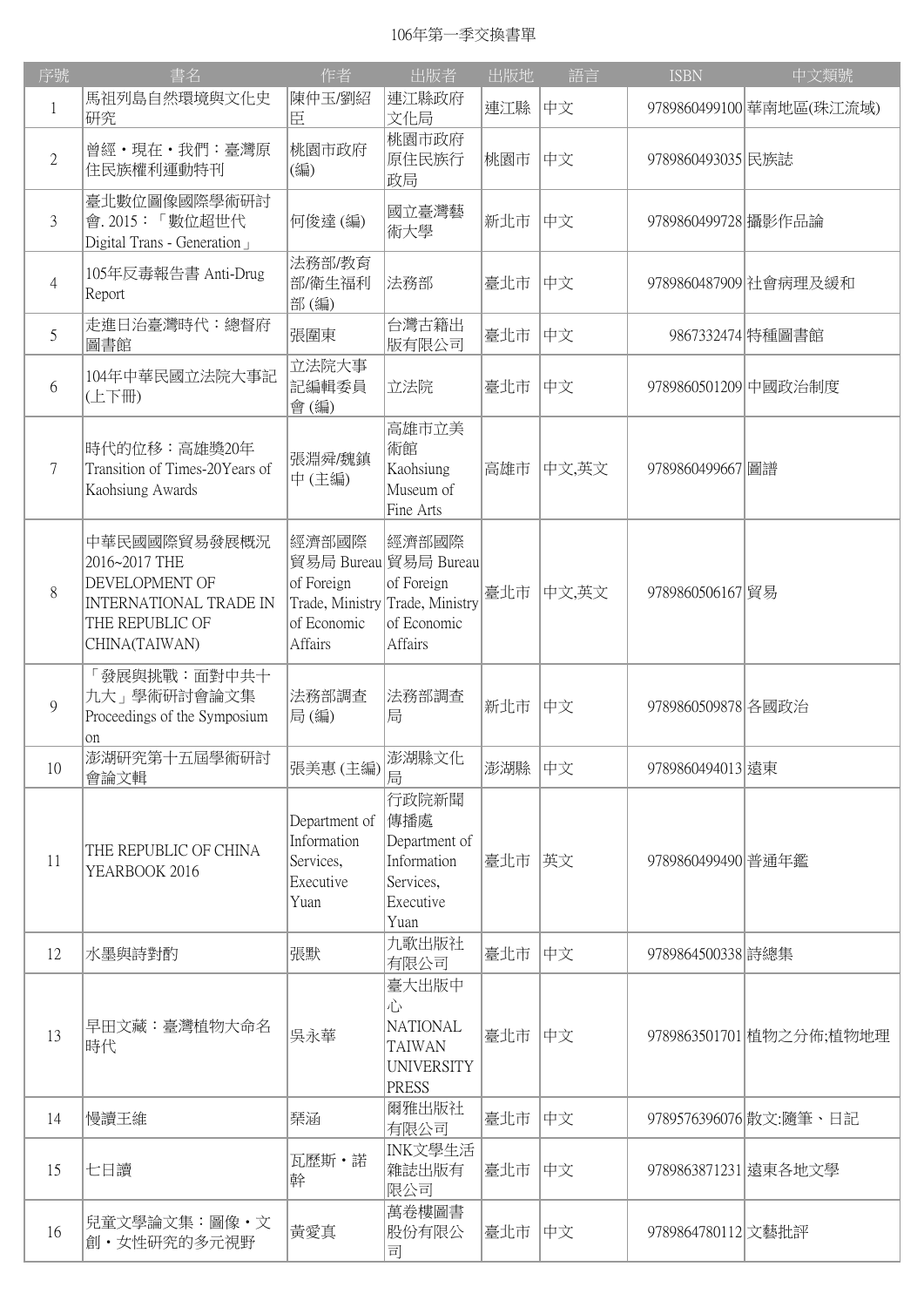106年第一季交換書單

| 17 | 臺灣電影百年漂流:楊德<br>昌、侯孝賢、李安、蔡明亮                                                                    | 葉月愉/戴樂<br>為                   | 書林出版有<br>限公司                                                                        | 臺北市 | 中文 | 9789844457007 電影    |                           |
|----|------------------------------------------------------------------------------------------------|-------------------------------|-------------------------------------------------------------------------------------|-----|----|---------------------|---------------------------|
| 18 | 客家語言論輯                                                                                         | 徐貴榮                           | 五南圖書出<br>版股份有限<br>公司                                                                | 臺北市 | 中文 |                     | 9789841187693 中國語言文字學(總論) |
| 19 | 跨域青年學者臺灣與東南亞<br>近代史研究論集                                                                        | 薛化元/川島<br>真/洪郁如(主 福鄉出版社<br>編) |                                                                                     | 新北市 | 中文 | 9789866078729 遠東    |                           |
| 20 | 國境極南 太平島:揭開台灣<br>國土最南端的神秘面紗                                                                    | 葉曉祥                           | 大旗出版社                                                                               | 臺北市 | 中文 | 9789869345033 遠東    |                           |
| 21 | 華嚴小說新論                                                                                         | 林黛嫚                           | 國家出版社                                                                               | 臺北市 | 中文 |                     | 9789843615095 遠東各地文學      |
| 22 | 回到七0年代:七0年代的文<br>藝風                                                                            | 隱地                            | 爾雅出版社<br>有限公司                                                                       | 臺北市 | 中文 |                     | 9789576396069   散文:隨筆、日記  |
| 23 | 臺灣山林野趣                                                                                         | 劉伯樂                           | 幼獅文化事<br>業股份有限<br>公司                                                                | 臺北市 | 中文 | 9789864490585 兒童文學  |                           |
| 24 | 翻轉吧!台灣經濟                                                                                       | 梁國源                           | 臺灣金融研<br>訓院                                                                         | 臺北市 | 中文 | 9789863990499 經濟史地  |                           |
| 25 | 回到五0年代:五0年代的克<br>難生活                                                                           | 隱地                            | 爾雅出版社<br>有限公司                                                                       | 臺北市 | 中文 |                     | 9789576396106 散文:隨筆、日記    |
| 26 | 心的流淌                                                                                           | 王幼華                           | 爾雅出版社<br>有限公司                                                                       | 臺北市 | 中文 |                     | 9789576396090 散文:隨筆、日記    |
| 27 | 生命之旅:李前總統2012-<br>2015台灣深度訪察實錄暨言論<br>集                                                         | 財團法人李<br>登輝基金會<br>(編)         | 財團法人李<br>登輝基金會                                                                      | 新北市 | 中文 |                     | 9789868897120 中國現代論集      |
| 28 | 臺灣史上最有梗的臺灣史                                                                                    | 黃震南                           | 究竟出版社<br>股份有限公<br>司                                                                 | 臺北市 | 中文 | 9789861372242 遠東    |                           |
| 29 | 慢活阿塱壹古道 A-Lang-Yi<br>Trail                                                                     | 張添柱                           | 草原文創有<br>限公司                                                                        | 新北市 | 中文 | 9789868242592 遠東    |                           |
| 30 | 陌生人                                                                                            | 李家同                           | 聯經出版事<br>業股份有限<br>公司                                                                | 臺北市 | 中文 |                     | 9789570848229 散文:隨筆、日記    |
| 31 | 文具手帖·熄燈號:臺灣文<br>具屋散策                                                                           | 柑仔/黑女/陳<br>心怡/潘幸侖             | 野人文化股<br>份有限公司                                                                      | 新北市 | 中文 | 9789863841647 雜工藝   |                           |
| 32 | 堰塞湖                                                                                            | 張光仁                           | 九歌出版社<br>有限公司                                                                       | 臺北市 | 中文 | 9789864500956 詩     |                           |
| 33 | 蔡明亮與緩慢電影                                                                                       | 林松輝                           | 臺大出版中<br>心<br><b>NATIONAL</b><br><b>TAIWAN</b><br><b>UNIVERSITY</b><br><b>PRESS</b> | 臺北市 | 中文 | 9789863501602 電影    |                           |
| 34 | 外省新頭殼                                                                                          | 管仁健                           | 方舟文化                                                                                | 新北市 | 中文 | 9789869395502 遠東    |                           |
| 35 | 漢字樹4:與天地神靈相關的<br>字                                                                             | 廖文豪                           | 遠流出版事<br>業股份有限<br>公司                                                                | 臺北市 | 中文 |                     | 9789573279006 中國語言文字學(總論) |
| 36 | 舒國治精選集                                                                                         | 舒國治                           | 九歌出版社<br>有限公司                                                                       | 臺北市 | 中文 |                     | 9789864500802   散文: 隨筆、日記 |
| 37 | 漂泊與越境:兩岸文化人的<br>移動 Diaspora and Border-<br>crossing: Intellectuals Moving<br>across the Strait | 黃英哲                           | 臺大出版中<br>心<br><b>NATIONAL</b><br><b>TAIWAN</b><br><b>UNIVERSITY</b><br><b>PRESS</b> | 臺北市 | 中文 | 9789863501657 中國人傳記 |                           |
| 38 | 老臺灣新人類                                                                                         | 王派仁                           | 五南圖書出<br>版股份有限<br>公司                                                                | 臺北市 | 中文 | 9789571188898 遠東    |                           |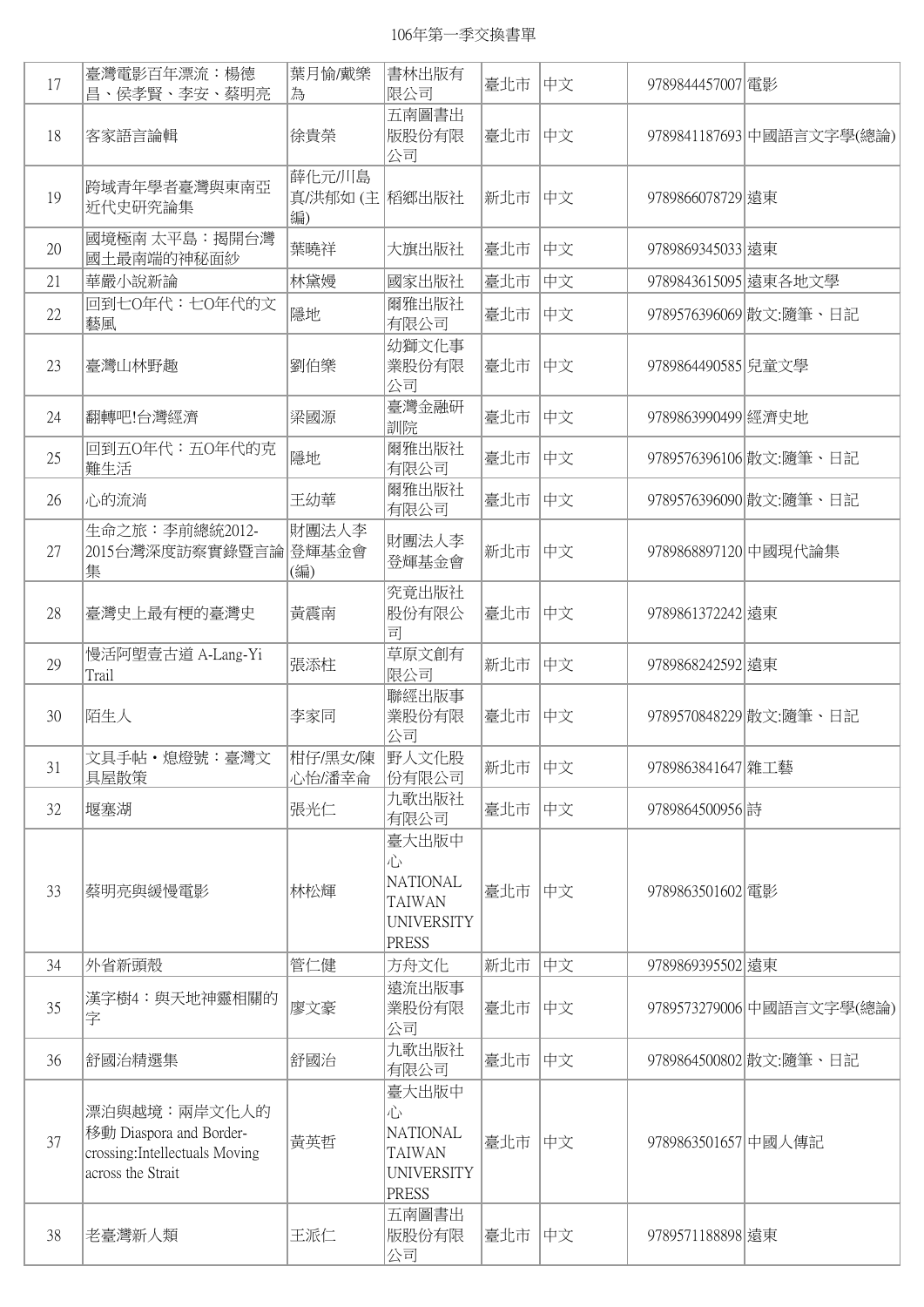106年第一季交換書單

| 39 | 紙上明治村: 消失的臺灣經<br>典建築                                                                                                             | 凌宗魁                                 | 遠足文化事<br>業有限公司                                                                      | 新北市 | 中文    | 9789869351287 遠東     |                           |
|----|----------------------------------------------------------------------------------------------------------------------------------|-------------------------------------|-------------------------------------------------------------------------------------|-----|-------|----------------------|---------------------------|
| 40 | 寧靜致遠的舵手:孫震校長<br>的口述歷史                                                                                                            | 孫震                                  | 臺大出版中<br>心<br><b>NATIONAL</b><br><b>TAIWAN</b><br><b>UNIVERSITY</b><br><b>PRESS</b> | 臺北市 | 中文    | 9789863501619 各國傳記   |                           |
| 41 | 喧囂裡的寧靜:第十八屆臺<br>大文學獎作品集                                                                                                          | 沈冬(主編)                              | 臺大出版中<br>心<br><b>NATIONAL</b><br><b>TAIWAN</b><br><b>UNIVERSITY</b><br><b>PRESS</b> | 臺北市 | 中文    | 9789863501916        | 總集/General<br>Collections |
| 42 | 戰後臺灣政治史:中華民國<br>臺灣化的歷程                                                                                                           | 若林正丈                                | 臺大出版中<br>心<br><b>NATIONAL</b><br><b>TAIWAN</b><br><b>UNIVERSITY</b><br><b>PRESS</b> | 臺北市 | 中文    | 9789863501459 中國政治制度 |                           |
| 43 | 卑南學資料彙編 第一輯一回<br>顧與前瞻:卑南族研究的回<br>顧與展望                                                                                            | 林志興/巴代<br>(主編)                      | 耶魯國際文<br>化事業有限<br>公司                                                                | 新北市 | 中文    | 9789578323995 民族誌    |                           |
| 44 | 卑南學資料彙編 第二輯一碰<br> 撞與對話:關於「卑南族」<br>的想像與部落現實際遇                                                                                     | 巴代(主編)                              | 耶魯國際文<br>化事業有限<br>公司                                                                | 新北市 | 中文    | 9789578323988 民族誌    |                           |
| 45 | 前線島嶼:冷戰下的金門<br>COLD ISLAND:QUEMOY ON<br>THE FRONT LINE                                                                           | 宋怡明                                 | 臺大出版中<br>心<br><b>NATIONAL</b><br><b>TAIWAN</b><br><b>UNIVERSITY</b><br><b>PRESS</b> | 臺北市 | 中文    |                      | 9789863501794 華南地區(珠江流域)  |
| 46 | 血仍未凝:尹玲文學論集                                                                                                                      | 楊宗翰                                 | 釀出版                                                                                 | 臺北市 | 中文    | 9789864451630 詩      |                           |
| 47 | 肝炎聖戰:台灣公共衛生史<br>上的大勝利 Hepatitis B Combat<br>in Taiwan                                                                            | 楊玉齡/羅時<br>成                         | 遠見天下文<br>化出版股份<br>有限公司                                                              | 臺北市 | 中文    | 9789864790548 公共衛生   |                           |
| 48 | 素顏的孫文:遊走東亞的獨<br>裁者與職業革命家                                                                                                         | 横山宏章                                | 八旗文化                                                                                | 新北市 | 中文    | 9789865842949 國民革命文庫 |                           |
| 49 | 文字的魅力:從六朝開始散<br>步                                                                                                                | 林文月                                 | 有鹿文化事<br>業有限公司                                                                      | 臺北市 | 中文    |                      | 9789869328982   散文:隨筆、日記  |
| 50 | 台灣文學英譯叢刊(No.37)<br>Taiwan Literature English<br>Translation Series: Special Issue<br>on Imperial Subject Literature in<br>Taiwan | Kuo-ch'ing<br>Tu/Terence<br>Russell | 臺大出版中<br>心<br><b>NATIONAL</b><br><b>TAIWAN</b><br><b>UNIVERSITY</b><br><b>PRESS</b> | 臺北市 | 中文,英文 | 9789863501329 遠東各地文學 |                           |
| 51 | 台灣文學英譯叢刊(No.38)<br>Taiwan Literature English<br>Translation Series: Special Issue<br>on Yang K'uei                               | Kuo-ch'ing<br>Tu/Terence<br>Russell | 臺大出版中<br>心<br>NATIONAL<br><b>TAIWAN</b><br><b>UNIVERSITY</b><br><b>PRESS</b>        | 臺北市 | 中文,英文 | 9789863501671 遠東各地文學 |                           |
| 52 | 儒家思想的現代使命:永續<br>發展的智慧                                                                                                            | 孫震                                  | 臺大出版中<br>心<br><b>NATIONAL</b><br><b>TAIWAN</b><br><b>UNIVERSITY</b><br><b>PRESS</b> | 臺北市 | 中文    | 9789863501633 先秦哲學   |                           |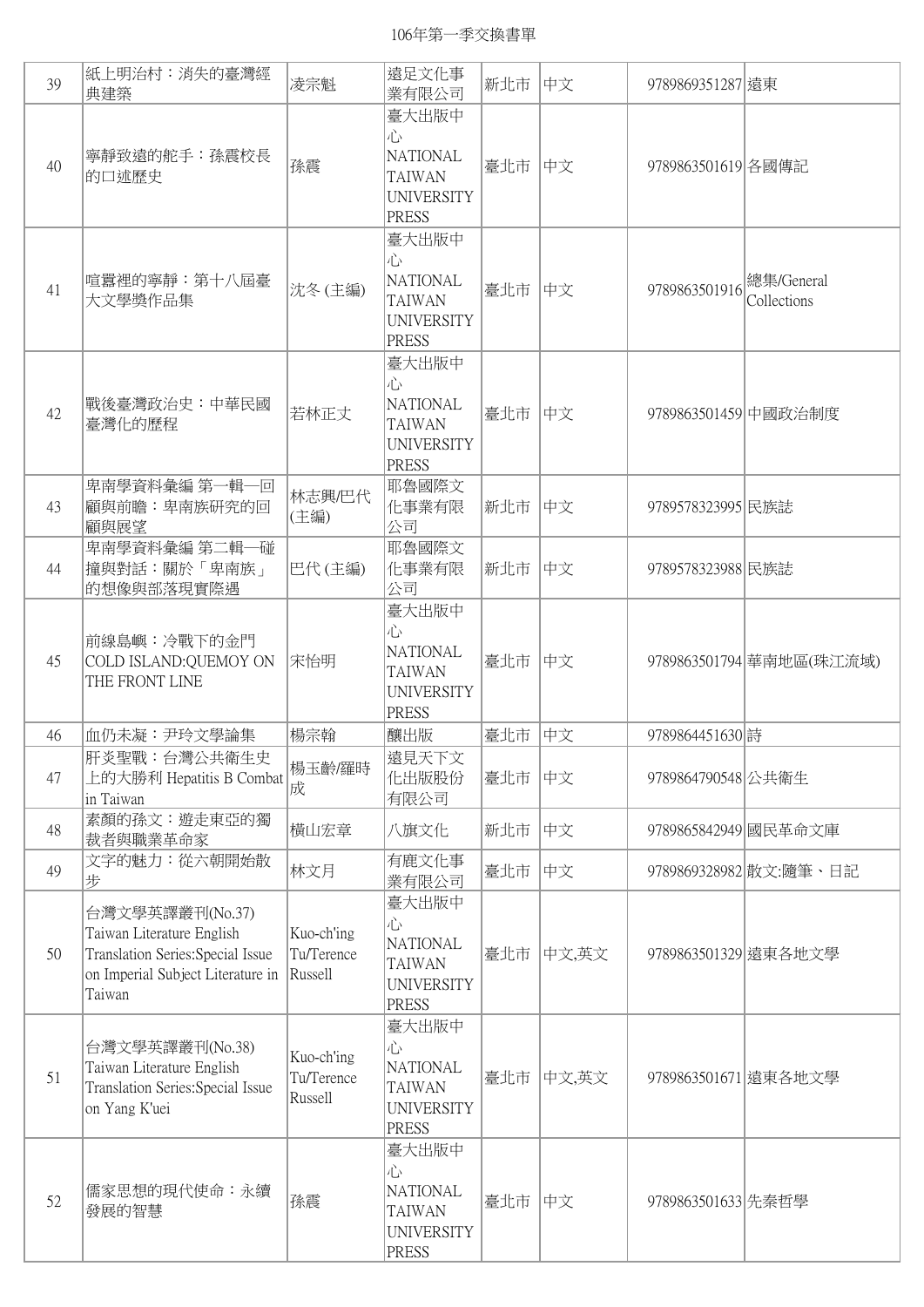| 53 | 東亞儒家人文精神                                                                       | 黃俊傑             | 臺大出版中<br>心<br><b>NATIONAL</b><br><b>TAIWAN</b><br><b>UNIVERSITY</b><br>PRESS         | 臺北市 | 中文    | 9789863501367 先秦哲學   |                                     |
|----|--------------------------------------------------------------------------------|-----------------|--------------------------------------------------------------------------------------|-----|-------|----------------------|-------------------------------------|
| 54 | 臺灣產業的轉型與創新 The<br>Industrial Transformation and<br>Innovation in Taiwan        | 林惠玲/陳添<br>枝(主編) | 臺大出版中<br>心<br><b>NATIONAL</b><br><b>TAIWAN</b><br><b>UNIVERSITY</b><br><b>PRESS</b>  | 臺北市 | 中文    | 9789863501541 實業;工業  |                                     |
| 55 | 地方治理與跨域治理:兼論<br>兩岸地方治理之比較                                                      | 趙永茂/劉明<br>德(主編) | 臺大出版中<br>心<br><b>NATIONAL</b><br><b>TAIWAN</b><br><b>UNIVERSITY</b><br>PRESS         | 臺北市 | 中文    | 9789863501930 地方制度   |                                     |
| 56 | 是什麼,就說什麼:殷海光<br>選集(上冊)                                                         | 殷海光             | 臺大出版中<br>心<br><b>NATIONAL</b><br><b>TAIWAN</b><br><b>UNIVERSITY</b><br><b>PRESS</b>  | 臺北市 | 中文    | 9789863501466 現代哲學   |                                     |
| 57 | 台灣人的族源、夢經絡靈<br>異、及其它                                                           | 蔡永東             | 活石文化事<br>業有限公司                                                                       | 臺北市 | 中文    | 9789869188791 中國現代論集 |                                     |
| 58 | 福爾摩沙的自我追尋                                                                      | 劉進興             | 允晨文化實<br>業股份有限<br>公司                                                                 | 臺北市 | 中文    | 9789865794736 中國現代論集 |                                     |
| 59 | 2016 臺灣鳥類紅皮書名錄 The<br>Red List of Birds of Taiwan                              | 林瑞興 等           | 行政院農業<br>委員會特有<br>生物研究保<br>育中心<br>Endemic<br>Species<br>Research<br>Institute        | 南投縣 | 中文,英文 | 9789860514063        | 生物;博物<br>/Biollogy; Natural history |
| 60 | 臺灣蜻蛉目昆蟲檢索圖鑑 An<br>illustrated identification guide to<br>the Odonata of Taiwan | 林斯正/楊平<br>世     | 行政院農業<br>委員會特有<br>生物研究保<br>育中心<br>Endemic<br>Species<br>Research<br>Institute        | 南投縣 | 中文    | 9789860513127 節肢動物   |                                     |
| 61 | 大臺中客家人足跡                                                                       | 陳炎正(編)          | 臺中市政府<br>客家事務委<br>員會                                                                 | 臺中市 | 中文    | 9789860500486 民族誌    |                                     |
| 62 | 打破暗暝見天光                                                                        | 史明等             | 國家人權博<br>物館籌備處<br>Preparatory<br>Office of the<br>National<br>Human Rights<br>Museum | 新北市 | 中文    | 9789860497748 遠東     |                                     |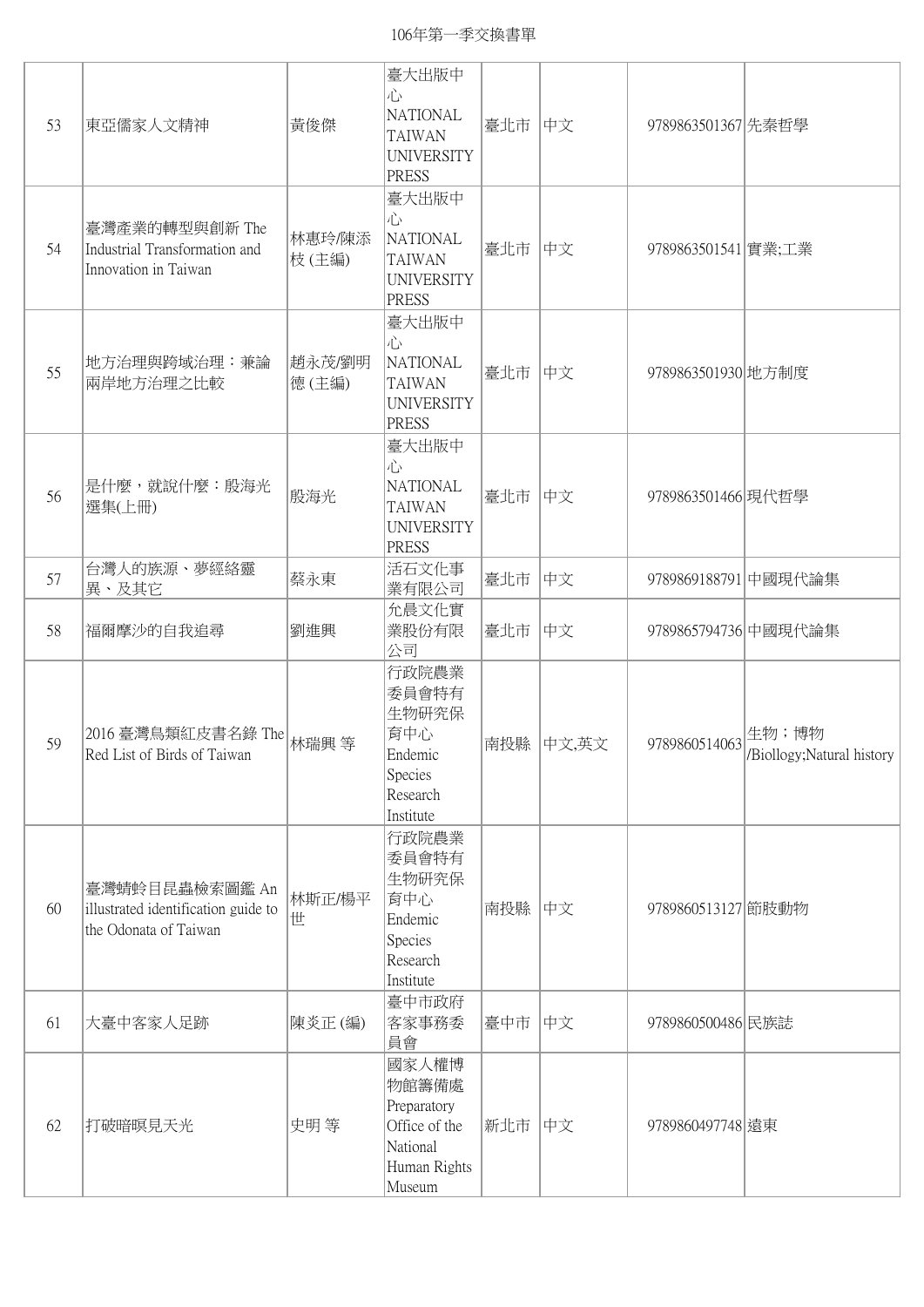| 63 | 孫中山民族思想的省思:新<br>世紀 • 新觀點 Reflections on<br>Sun Yat-sen's Nationalistic<br>Thoughts: New Century, New<br>Viewpoint                             | 洪泉湖 (主編) Dr. Sun Yat-   | 國立國父紀<br>念館 National<br>sen Memorial<br>Hall                                                          | 臺北市 | 中文 | 9789860512663 國民革命文庫  |  |
|----|-----------------------------------------------------------------------------------------------------------------------------------------------|-------------------------|-------------------------------------------------------------------------------------------------------|-----|----|-----------------------|--|
| 64 | 從孫中山先生廉能思想檢視<br>臺灣廉政建設的發展<br>REVIEWING THE<br>DEVELOPMENT OF<br><b>INTEGRITY SYSTEM IN</b><br>TAIWAN WITH SUN YAT-<br>SEN'S INTEGRITY THOUGHT | 陳螢松                     | 國立國父紀<br>念館 National<br>Dr. Sun Yat-<br>sen Memorial<br>Hall                                          | 臺北市 | 中文 | 9789860503814 國民革命文庫  |  |
| 65 | Taiwan Image: 2013-2015 Grants<br>Were High Definition<br>Documentaries                                                                       | Yi-Chun Hsu             | 文化部影視<br>及流行音樂<br>產業局 Bureau<br>of Audiovisual<br>and Music<br>Industry<br>Development,<br><b>MOC</b> | 臺北市 | 英文 | 9789860509595 音樂Music |  |
| 66 | 客中日誌                                                                                                                                          | 鄭家珍                     | 新竹市政府<br>文化局                                                                                          | 新竹市 | 中文 | 9789860509946 各國傳記    |  |
| 67 | 雪蕉山館詩文集                                                                                                                                       | 鄭家珍                     | 新竹市政府<br>文化局                                                                                          | 新竹市 | 中文 | 9789860509939 民國別集    |  |
| 68 | 中華民國104年各縣市內政統<br>計指標                                                                                                                         | 內政部統計<br>處(編)           | 內政部<br>Ministry of the<br>Interior,<br>R.O.C.(Taiwan                                                  | 臺北市 | 中文 | 9789860500097 中國政治制度  |  |
| 69 | 雲林輕旅行:魚夫手繪散步<br>地圖                                                                                                                            | 魚夫                      | 雲林縣文化<br>處                                                                                            | 雲林縣 | 中文 | 9789860505825 遠東      |  |
| 70 | 片羽.永恒:臺東縣文化資產<br>老照片集                                                                                                                         | 原鄉興業企<br>劃小組(撰稿)        | 臺東縣政府                                                                                                 | 臺東縣 | 中文 | 9789860503142 遠東      |  |
| 71 | 新北市工運歷史訪談                                                                                                                                     | 新北市政府<br>勞工局            | 新北市政府<br>勞工局                                                                                          | 新北市 | 中文 | 9789860499285 勞工問題    |  |
| 72 | 偶陶畫戲:潮汕彩繪翁仔屏<br>泥塑展 Painted Earthenware<br>Theatrical Figures: Folk Painted<br>Figurines of Chaozhou and<br>Shantou                           | 國立歷史博<br>物館編輯委<br>員會(編) | 國立歷史博<br>物館 National<br>Museum of<br>History                                                          | 臺北市 | 中文 | 9789860488098 塑像      |  |
| 73 | 揮灑臺灣之美:水墨行者何<br>木火彩墨展 The Beauty of<br>Taiwan: The Colored Ink Painting<br>of Ho Mu-Huo                                                       | 國立歷史博<br>物館編輯委<br>員會(編) | 國立歷史博<br>物館 National<br>Museum of<br>History                                                          | 臺北市 | 中文 | 9789860506648 畫冊      |  |
| 74 | 中華民國104年工業發展年鑑                                                                                                                                | 何紀芳/許光<br>鎮(編)          | 經濟部工業<br>局 Industrial<br>Development<br>Bureau,<br>Ministry of<br>Economic<br>Affairs                 | 臺北市 | 中文 | 9789860497977 實業;工業   |  |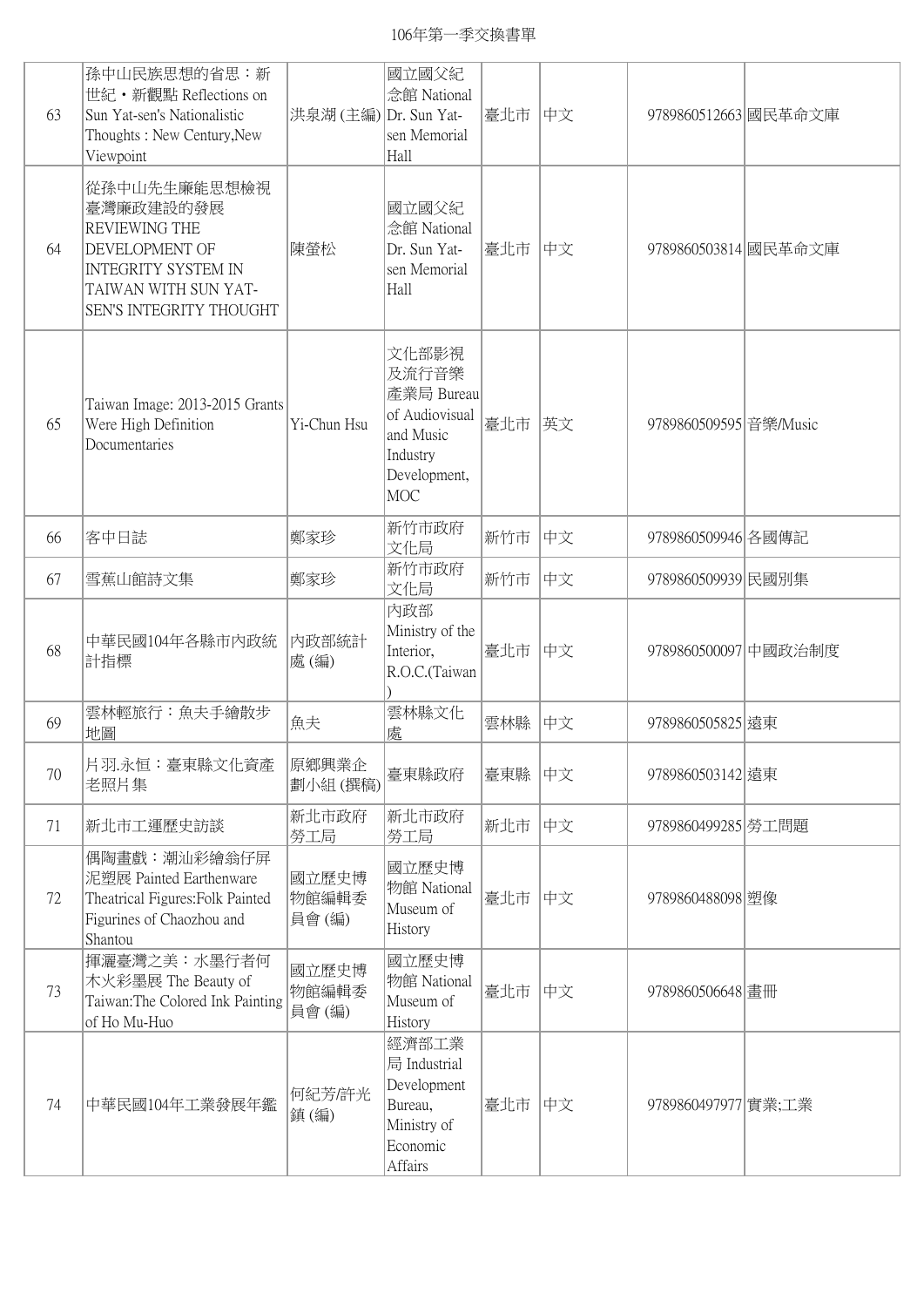106年第一季交換書單

| 75 | 2017 Introduction to<br>Biotechnology and<br>Pharmaceutical Industries in<br>Taiwan, Republic of China                                                        | Industrial<br>Development<br>Bureau,<br>Ministry of<br>Economic<br>Affairs | 經濟部工業<br>局 Industrial<br>Development<br>Bureau,<br>Ministry of<br>Economic<br>Affairs | 臺北市 | 英文    | 9789860500059 各科統計   |                        |
|----|---------------------------------------------------------------------------------------------------------------------------------------------------------------|----------------------------------------------------------------------------|---------------------------------------------------------------------------------------|-----|-------|----------------------|------------------------|
| 76 | 2016 MIT臺灣金選                                                                                                                                                  | 蘇于修 (主編) Bureau,                                                           | 經濟部工業<br>局 Industrial<br>Development<br>Ministry of<br>Economic<br>Affairs            | 臺北市 | 中文    |                      | 9789860513516 商品學;市場學  |
| 77 | 2015 Taiwan數位內容產業年<br>鑑 Digital Content Industry in<br>Taiwan                                                                                                 | 財團法人資<br>訊工業策進<br>會(編)                                                     | 經濟部工業<br>局 Industrial<br>Development<br>Bureau,<br>Ministry of<br>Economic<br>Affairs | 臺北市 | 中文    | 9789860504590 工業品營業  |                        |
| 78 | 藝術教育典範薪傳系列叢書                                                                                                                                                  | 教育部(編)                                                                     | 教育部                                                                                   | 臺北市 | 中文    | 9789860507584 美術史    |                        |
| 79 | 2016臺灣國際木雕競賽展<br>Taiwan International Wood<br>Sculpture Competition                                                                                           | 邱蓬新(編)                                                                     | 苗栗縣文化<br>觀光局<br>Culture and<br>Tourism<br>Bureau, Miaoli<br>County                    | 苗栗市 | 中文,英文 | 9789860502794 木雕     |                        |
| 80 | 臺灣國民中小學教科書課程<br>觀的演變:口述史的研究<br>Evolution of the Curriculum<br>Views in Taiwan's Elementary<br>and Secondary School<br>Textbooks: The Study of Oral<br>History | 黃秋原 等                                                                      | 國家教育研<br>究院 National<br>Academy for<br>Educational<br>Research                        | 新北市 | 中文    |                      | 9789860511031 教育心理及教學  |
| 81 | 全國姓名統計分析                                                                                                                                                      | 内政部戶政<br>司(編)                                                              | 内政部<br>Ministry of the<br>Interior,<br>R.O.C.(Taiwan                                  | 臺北市 | 中文    | 9789860503043 人口統計   |                        |
| 82 | 桃城著味:魚夫嘉義繪葉書                                                                                                                                                  | 魚夫                                                                         | 嘉義市政府<br>文化局                                                                          | 嘉義市 | 中文    | 9789860506846 遠東     |                        |
| 83 | 戰途:民國38年前後軍事地<br>圖檔案專題選輯                                                                                                                                      | 王俊昌/陳亮<br>州(撰文)                                                            | 國家發展委<br>員會檔案管<br>理局                                                                  | 新北市 | 中文    | 9789860503951 現代;民國史 |                        |
| 84 | Made in Taiwan: 楊茂林回顧<br>展 YANG MAO-LIN: A<br>Retrospective                                                                                                   | 廖春鈴 (主編)                                                                   | 臺北市立美<br>術館 Taipei<br>Fine Arts<br>Museum                                             | 臺北市 | 中文,英文 | 9789860509793 圖譜     |                        |
| 85 | 尋找台江古早味:歷史、風<br>土與人情的飲食故事                                                                                                                                     | 吳比娜 (撰文)                                                                   | 台江國家公<br>園管理處                                                                         | 臺南市 | 中文    |                      | 9789860512960 民俗學;各國風俗 |
| 86 | 河口生態探索趣:大安自然<br>生態資源專書                                                                                                                                        | 王美鳳 等                                                                      | 臺中市立圖<br>書館                                                                           | 臺中市 | 中文    | 9789860503128 遠東     |                        |
| 87 | 魯凱族好茶部落歷史研究                                                                                                                                                   | 台邦·撒沙<br>勒                                                                 | 國史館臺灣<br>文獻館                                                                          | 南投市 | 中文    | 9789860500660 民族誌    |                        |
| 88 | 卡那卡那富部落史                                                                                                                                                      | 陳英杰/周如<br>萍                                                                | 國史館臺灣<br>文獻館                                                                          | 南投市 | 中文    | 9789860500677 民族誌    |                        |
| 89 | 臺中學 The Study of Taichung                                                                                                                                     | 臺中市文化<br>局(編)                                                              | 臺中市文化<br>局                                                                            | 臺中市 | 中文    | 9789860504699   散文總集 |                        |
|    |                                                                                                                                                               |                                                                            |                                                                                       |     |       |                      |                        |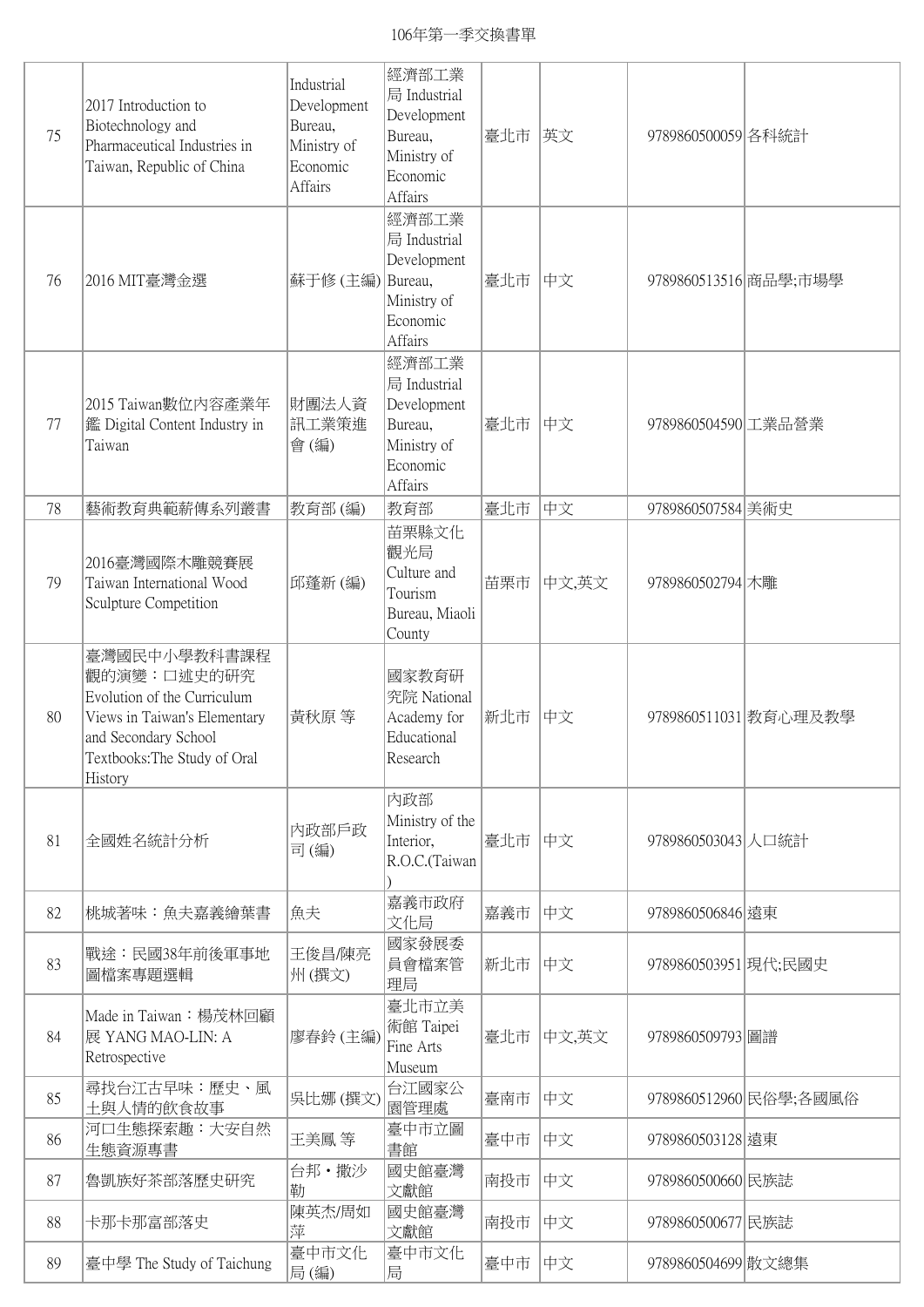## 106年第一季交換書單

| 90  | 2016臺中媽祖國際觀光文化<br> 節:媽祖國際學術研討會論<br>文集                                                                                                             | 王志誠(主編)                                                                                              | 臺中市文化<br>局                                                                                         | 臺中市 | 中文 | 9789860509359闭祀        |                      |
|-----|---------------------------------------------------------------------------------------------------------------------------------------------------|------------------------------------------------------------------------------------------------------|----------------------------------------------------------------------------------------------------|-----|----|------------------------|----------------------|
| 91  | 臺中美術地圖:走讀臺中美<br>術家的生命史                                                                                                                            | 路寒袖(主編)                                                                                              | 臺中市文化<br>局                                                                                         | 臺中市 | 中文 | 9789860508017 美術史      |                      |
| 92  | 第25期基隆文獻~基隆詩學發<br>展史                                                                                                                              | 邱天來(主編)                                                                                              | 基隆市文化<br>局                                                                                         | 基隆市 | 中文 | 9789860513547 遠東各地文學   |                      |
| 93  | 港町人文漫步一基隆城市之<br>推移                                                                                                                                | 李欽賢                                                                                                  | 基隆市文化<br>局                                                                                         | 基隆市 | 中文 | 9789860502541 遠東       |                      |
| 94  | 被白浪淹沒的臺灣文學作家~<br>周金波                                                                                                                              | 李正仁(主編)                                                                                              | 基隆市文化<br>局                                                                                         | 基隆市 | 中文 | 9789860504576 各國傳記     |                      |
| 95  | Handbook of Taiwan's national<br>health insurance 2016-2017                                                                                       | National<br>Health<br>Insurance<br>Administration, Insurance<br>Ministry of<br>Health and<br>Welfare | 衛生福利部<br>中央健康保<br>險署 National<br>Health<br>Administration,<br>Ministry of<br>Health and<br>Welfare | 臺北市 | 英文 | 9789860512373 政府出版品    |                      |
| 96  | 尋味臺灣 四季養生 TAIWAN<br>AGRICULTURAL<br><b>INGREDIENTS FUNCTIONAL</b><br><b>RECIPE</b>                                                                | 李杰奎 等                                                                                                | 行政院農業<br>委員會農業<br>試驗所                                                                              | 臺中市 | 中文 | 9789860503821 烹飪       |                      |
| 97  | 2016臺灣文化創意產業發展年<br>報 TAIWAN CULTURAL<br><b>CREATIVE INDUSTRIES</b><br>Annual Report                                                               | 李連權(主編)                                                                                              | 文化部<br>MINISTRY OF<br>CULTURE,<br><b>REPUBLIC</b><br>OF CHINA<br>(TAIWAN)                          | 新北市 | 中文 | 9789860510416 社會學各論    |                      |
| 98  | 行走的詩:獻給臺中的五十<br>首地景詩 The Ambling<br>Poems: 50 Selected Landscape<br>Poems Dedicated to Taichung                                                   | 路寒袖(主編)                                                                                              | 臺中市文化<br>局                                                                                         | 臺中市 | 中文 | 9789860505122 詩總集      |                      |
| 99  | 悲戀之歌:聆聽姚讚福                                                                                                                                        | 林良哲                                                                                                  | 臺中市文化<br>局                                                                                         | 臺中市 | 中文 | 9789860507713 音樂/Music |                      |
| 100 | 文學帶路 · 遊舊城: 走讀左<br>營文學地景                                                                                                                          | 李友煌                                                                                                  | 高雄文學館                                                                                              | 高雄市 | 中文 | 9789860506785 遠東       |                      |
| 101 | 臺灣古典詩選注6:游覽與感<br>懷                                                                                                                                | 余美玲(主編)                                                                                              | 國立台灣文<br>學館                                                                                        | 臺南市 | 中文 |                        | 9789860505559 遠東各地文學 |
| 102 | 2016臺灣文學獎得獎作品集                                                                                                                                    | 陳耀昌 等                                                                                                | 國立台灣文<br>學館                                                                                        | 臺南市 | 中文 |                        | 9789860511369 遠東各地文學 |
| 103 | 航向浩瀚:臺灣海洋文學特<br>展展覽圖錄 A Voyage into<br>Infinity-The Exhibition of Ocean<br>Literature in Taiwan                                                   | 陳慕真/簡弘<br> 毅(撰文)                                                                                     | 國立台灣文<br>學館                                                                                        | 臺南市 | 中文 |                        | 9789860500639 遠東各地文學 |
| 104 | 中華民國104年臺南市家庭收<br>支調查報告 REPORT ON THE<br><b>SURVEY OF FAMILY</b><br><b>INCOME AND EXPENDITURE</b><br>IN TAINAN CITY OF<br>REPUBLIC OF CHINA, 2015 | 臺南市政府<br>主計處(編)                                                                                      | 臺南市政府                                                                                              | 臺南市 | 中文 |                        | 9789860505320 國民所得統計 |
| 105 | 104年臺南市政府衛生局公共<br>衛生年報 Public Health<br>Bureau, Tainan City Government                                                                            | 吳秀琴 等                                                                                                | 臺南市政府<br>衛生局                                                                                       | 臺南市 | 中文 | 9789860500622 公共衛生     |                      |